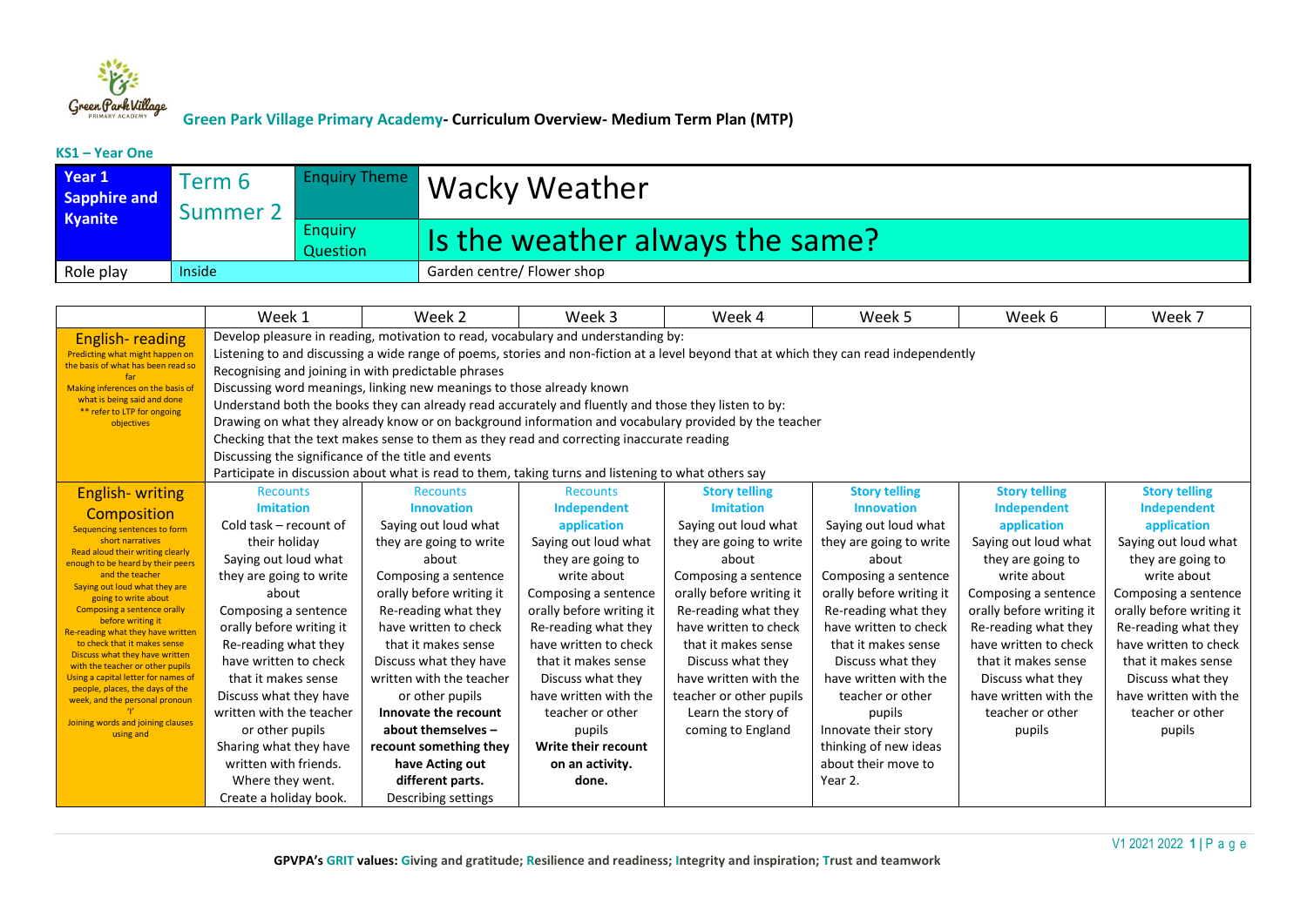

|                                                                   | Learning a recount of<br>Barnaby's holiday.        |                                                                                                        |                        |                                                                                                            |                        |                       |               |  |  |
|-------------------------------------------------------------------|----------------------------------------------------|--------------------------------------------------------------------------------------------------------|------------------------|------------------------------------------------------------------------------------------------------------|------------------------|-----------------------|---------------|--|--|
| English-phonics<br>Phase 5B p.1-36 REAch2 Staple<br><b>Diet</b>   | Refer to REAch2 Staple Diet<br>Phase 4<br>Phase 5B |                                                                                                        |                        |                                                                                                            |                        |                       |               |  |  |
| <b>English-spelling</b>                                           |                                                    |                                                                                                        |                        | Practising tricky words, linked to phonic input                                                            |                        |                       |               |  |  |
| <b>Apply simple</b>                                               |                                                    |                                                                                                        |                        | Practising use of suffixes -ing, -ed, -er, -est                                                            |                        |                       |               |  |  |
| spelling rules and<br>guidance                                    |                                                    |                                                                                                        |                        | Apply simple                                                                                               |                        |                       |               |  |  |
| <b>Using the</b>                                                  |                                                    | spelling rules and                                                                                     |                        |                                                                                                            |                        |                       |               |  |  |
| prefix un-                                                        | guidance                                           |                                                                                                        |                        |                                                                                                            |                        |                       |               |  |  |
|                                                                   |                                                    | Using the prefix un-                                                                                   |                        |                                                                                                            |                        |                       |               |  |  |
|                                                                   |                                                    | Numbers to 20                                                                                          |                        |                                                                                                            |                        |                       |               |  |  |
| English-                                                          |                                                    |                                                                                                        |                        | Leaving spaces between words                                                                               |                        |                       |               |  |  |
| vocabulary,                                                       |                                                    |                                                                                                        |                        | Beginning to punctuate sentences using a capital letter and a full stop, question mark or exclamation mark |                        |                       |               |  |  |
| grammar and                                                       |                                                    |                                                                                                        |                        | High frequency word list practise                                                                          |                        |                       |               |  |  |
| punctuation                                                       |                                                    | Using a capital letter for names of people, places, the days of the week, and the personal pronoun 'I' |                        |                                                                                                            |                        |                       |               |  |  |
| Using a capital letter for names of                               |                                                    | Joining words and joining clauses using and                                                            |                        |                                                                                                            |                        |                       |               |  |  |
| people, places, the days of the<br>week, and the personal pronoun |                                                    |                                                                                                        |                        |                                                                                                            |                        |                       |               |  |  |
| Joining words and joining clauses                                 |                                                    |                                                                                                        |                        |                                                                                                            |                        |                       |               |  |  |
| using and                                                         |                                                    |                                                                                                        |                        |                                                                                                            |                        |                       |               |  |  |
| English-                                                          | Numbers 10-20                                      | Introducing diagonal                                                                                   | Introducing horizontal | Introducing the                                                                                            | Introducing horizontal | Practising descender  |               |  |  |
| handwriting                                                       | Practising ch unjoined                             | join to ascender: ch.                                                                                  | join to ascender wh    | diagonal join, no                                                                                          | join, no ascender ow   | and ascenders         |               |  |  |
| Numbers 10-20 spacing                                             |                                                    | Practising unjoined ai                                                                                 | Practising ow          | $ascender - ai$                                                                                            |                        |                       |               |  |  |
| <b>Practising ch unjoined</b><br>Introducing diagonal join to     |                                                    |                                                                                                        | unjoined.              | Practising wh                                                                                              |                        |                       |               |  |  |
| ascender ch<br>Practising ai unjoined                             |                                                    |                                                                                                        |                        | unjoined.                                                                                                  |                        |                       |               |  |  |
| Introducing diagonal join, no                                     |                                                    |                                                                                                        |                        |                                                                                                            |                        |                       |               |  |  |
| ascender ai<br><b>Practising wh unjoined</b>                      |                                                    |                                                                                                        |                        |                                                                                                            |                        |                       |               |  |  |
| Introducing horizontal join to<br>ascender wh                     |                                                    |                                                                                                        |                        |                                                                                                            |                        |                       |               |  |  |
| <b>Practising ow unjoined</b>                                     |                                                    |                                                                                                        |                        |                                                                                                            |                        |                       |               |  |  |
| Introducing horizontal join, no<br>ascender ow                    |                                                    |                                                                                                        |                        |                                                                                                            |                        |                       |               |  |  |
| <b>Maths</b>                                                      | Turns and position                                 | Counting to 100                                                                                        | Recognising            | Recognising                                                                                                | Before and after       | Time to the half hour | consolidation |  |  |
| Number: Place Value within 100                                    |                                                    | Comparing and ordering                                                                                 | coins/notes            | coins/notes                                                                                                | Dates                  |                       |               |  |  |
| <b>Measurement: Money</b><br><b>Time</b>                          |                                                    | numbers                                                                                                |                        |                                                                                                            | Time to the hour       |                       |               |  |  |
| Science: seasons                                                  | Identify objects that                              | Identify objects that                                                                                  | Name the earth, sun    | Understand what the                                                                                        | Understand what the    | Know what happens     |               |  |  |
| Observe changes across                                            | match to each season.                              | match to each season.                                                                                  | and moon in the solar  | weather is.                                                                                                | weather is.            | in different seasons. |               |  |  |
| the four seasons<br>Observe and describe weather                  | Identify the similarities                          | Identify the similarities                                                                              | system.                | Set up rainfall gauges                                                                                     | Know that weather      |                       |               |  |  |
| associated with the seasons and                                   | and differences                                    | and differences                                                                                        |                        | in the playground and                                                                                      | forecasters tell us    |                       |               |  |  |
| how day length varies                                             |                                                    |                                                                                                        |                        |                                                                                                            |                        |                       |               |  |  |

V1 2021 2022 **2 |** P a g e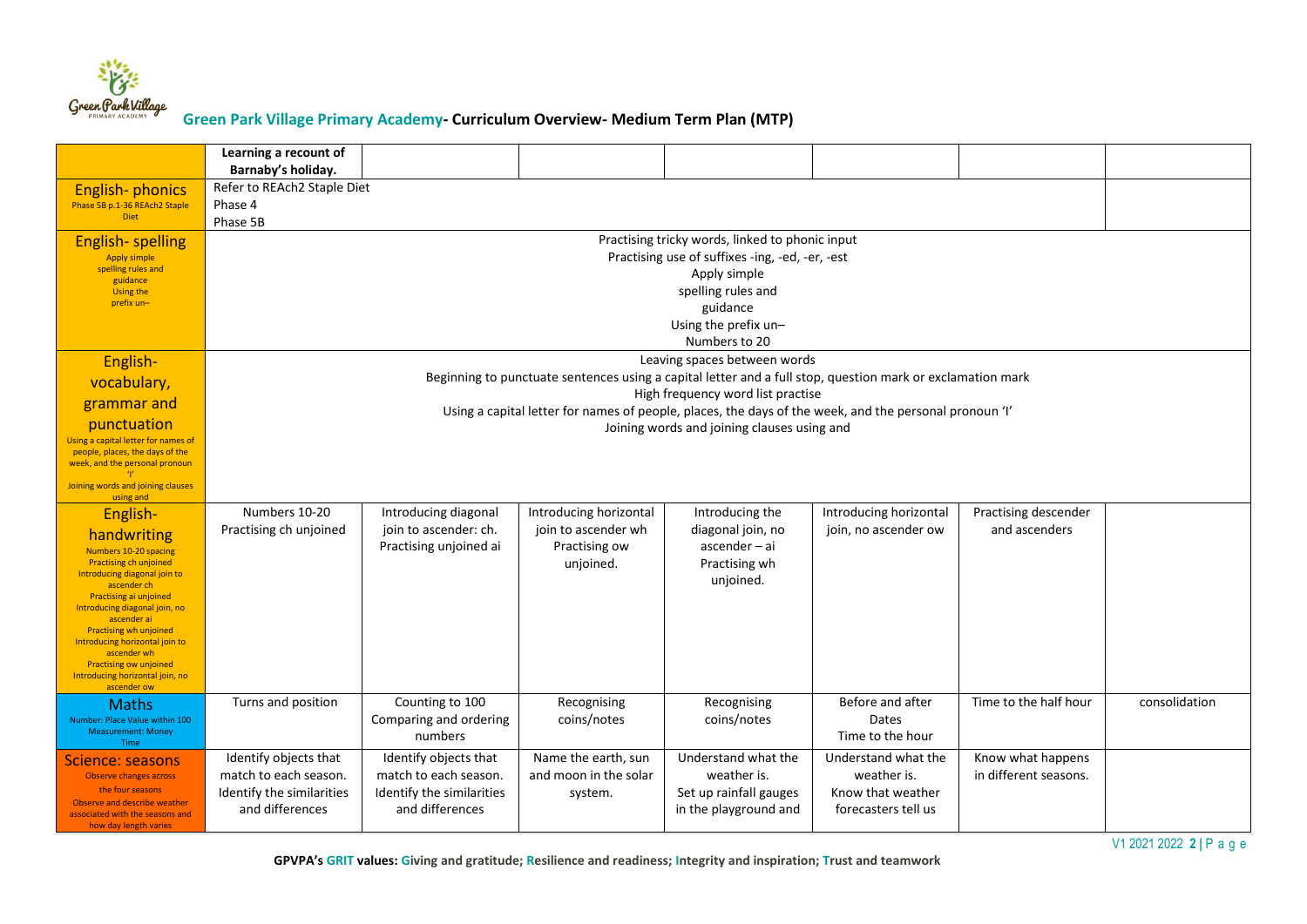

|                                                                                                                                                                                                                                                                                                                                            | between difference<br>seasons.<br>Understand what the<br>weather is.<br>Know that weather<br>forecasters tell us what<br>weather to expect.<br>Know what happens in<br>different seasons.<br><b>What is weather?</b> | between difference<br>seasons.<br>Understand what the<br>weather is.<br>Know that weather<br>forecasters tell us what<br>weather to expect.<br>Know what happens in<br>different seasons.<br>Understand what<br>happens to the day<br>length in different<br>seasons.<br>What are seasons? | Investigate how<br>shadows change<br>during the day.<br>Track a shadow by<br>observing and<br>measuring it over<br>time.<br>Make a bar chart of<br>paper strips of<br>shadow length plotted<br>against time intervals.<br><b>How do shadows</b><br>change throughout<br>the day? | record the rainfall over<br>a period of time.<br>How can we measure<br>rainfall?                                              | what weather to<br>expect.<br>Observe the<br>temperature and wind<br>outside.<br>Make a windsock to<br>measure wind<br>direction and a wind<br>vane to measure the<br>direction of the wind.<br>Does wind always<br>blow in the same<br>direction? | Identify the<br>similarities and<br>differences<br>between difference<br>seasons.<br>Make a thermometer<br>box to house a<br>thermometer and use<br>it outside in the<br>playground.<br>Take the temperature<br>outside in the<br>morning and the<br>afternoon.<br>Record these<br>observations in the<br>classroom and discuss<br>the changes.<br>Is the temperature<br>the same at different<br>times of the day? |                                                                         |
|--------------------------------------------------------------------------------------------------------------------------------------------------------------------------------------------------------------------------------------------------------------------------------------------------------------------------------------------|----------------------------------------------------------------------------------------------------------------------------------------------------------------------------------------------------------------------|--------------------------------------------------------------------------------------------------------------------------------------------------------------------------------------------------------------------------------------------------------------------------------------------|----------------------------------------------------------------------------------------------------------------------------------------------------------------------------------------------------------------------------------------------------------------------------------|-------------------------------------------------------------------------------------------------------------------------------|----------------------------------------------------------------------------------------------------------------------------------------------------------------------------------------------------------------------------------------------------|---------------------------------------------------------------------------------------------------------------------------------------------------------------------------------------------------------------------------------------------------------------------------------------------------------------------------------------------------------------------------------------------------------------------|-------------------------------------------------------------------------|
| <b>History</b>                                                                                                                                                                                                                                                                                                                             |                                                                                                                                                                                                                      |                                                                                                                                                                                                                                                                                            |                                                                                                                                                                                                                                                                                  |                                                                                                                               |                                                                                                                                                                                                                                                    |                                                                                                                                                                                                                                                                                                                                                                                                                     |                                                                         |
| Geography<br>Use geographical language to<br>describe places (river, wood, hills,<br>stream)<br>Talk about a place where the<br>weather is different e.g. Australia,<br>north pole, south pole etc)<br><b>Talk about seasonal changes in the</b><br>weather Use different sources of<br>information to find out about<br>different weather | Know the characteristics of seasonal/daily weather<br>patterns in the UK<br>Understand and use the term meteorologist.<br>Locate hot and cold areas of the UK.                                                       |                                                                                                                                                                                                                                                                                            | Introduction to<br>geographical places<br>linked to weather -<br>River<br>Stream<br><b>Hills</b><br><b>Mountains</b><br>Sea<br>Deserts<br>Look at maps and<br>what they show us.<br>What do these<br>features look like?                                                         | Extreme weather<br><b>HEAT</b><br>Deserts (Sahara)<br>American plains<br>Australian outback<br>Equator<br>Rainforests/Jungles | <b>Extreme Weather</b><br>COLD<br>Antarctica/Arctic<br><b>Mountains</b><br>Alaska<br>Iceland                                                                                                                                                       | <b>Extreme Weather</b><br><b>WIND</b><br>Tornados<br><b>Hurricanes</b>                                                                                                                                                                                                                                                                                                                                              | <b>Extreme Weather</b><br>RAIN<br>Hurricanes<br><b>Storms</b><br>Floods |
| Art and design<br>Describing the differences and<br>similarities between different                                                                                                                                                                                                                                                         | How is clay made video<br>https://www.youtube.com/watch?v=FXD9zDs9ygU<br>- Science link · Range of pottery items (tiles, bowls,                                                                                      |                                                                                                                                                                                                                                                                                            | or photographs.                                                                                                                                                                                                                                                                  | Go on a tile hunt around school- what are they<br>used for and record either as detailed sketches                             | Children to discuss<br>and plan design idea<br>to create initial sketch                                                                                                                                                                            | Produce final piece taking on board positive<br>feedback and self-evaluation, using clay and<br>selected tools.                                                                                                                                                                                                                                                                                                     |                                                                         |

V1 2021 2022 **3 |** P a g e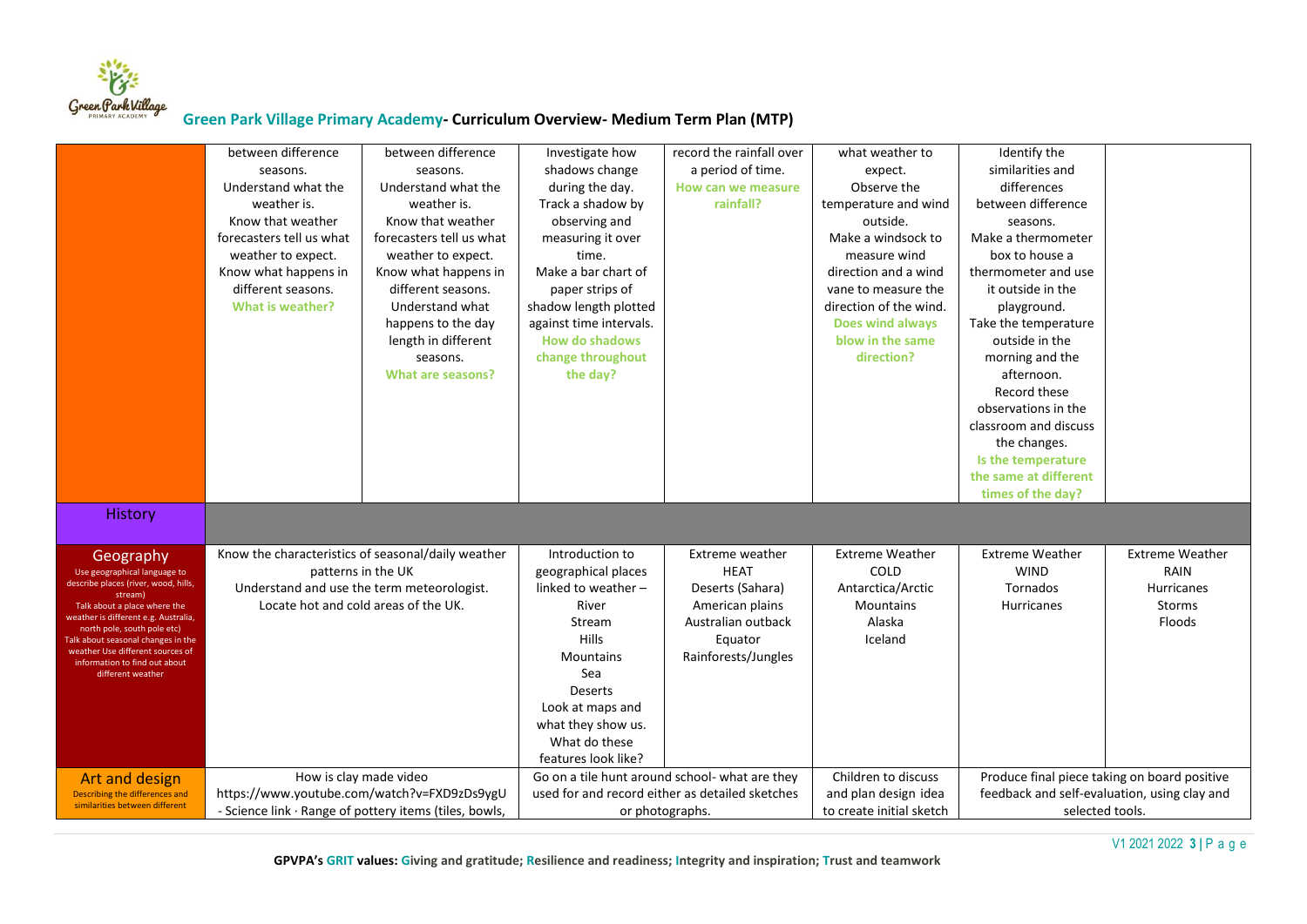

| practices and disciplines and<br>making links to their own work.<br>To develop a wide range of art and<br>design techniques in using colour,<br>pattern, texture, line, shape, form<br>and space.                                                                                                                                                                                                                                                                                                                                                                                                                                                                                                                                                                                                  | cups, figurines, etc) to explore and discuss<br>properties and characteristics.<br>What is clay?<br>Where does it come from?<br>What items are made from clay?<br>http://www.tilesofstow.co.uk/colLatticeSarsden.asp<br>Range of tiles (textured/ glazed/ unglazed/ painted)<br>for children to explore, including rubbings.<br>Discuss characteristics of the tiles presented to<br>them.                                                                                             |                                                                                                                                                                                                                                                                                                                                                                                                        | Exploring clay as a material, focus on properties<br>and discuss i.e adding water and leaving out in<br>air.<br>Explore pattern and texture using available<br>tools.<br>What different ways can we manipulate clay? |                                                                                                                                                                                                                              | thinking about the<br>tools they will use.<br>Children to sculpt<br>planned design using<br>dough.<br>Gallery walk to give<br>positive feedback on<br>peers work. Self-<br>evaluate and identify<br>own improvements<br>for final piece.                                                                                                                   |                           |                                                      |
|----------------------------------------------------------------------------------------------------------------------------------------------------------------------------------------------------------------------------------------------------------------------------------------------------------------------------------------------------------------------------------------------------------------------------------------------------------------------------------------------------------------------------------------------------------------------------------------------------------------------------------------------------------------------------------------------------------------------------------------------------------------------------------------------------|----------------------------------------------------------------------------------------------------------------------------------------------------------------------------------------------------------------------------------------------------------------------------------------------------------------------------------------------------------------------------------------------------------------------------------------------------------------------------------------|--------------------------------------------------------------------------------------------------------------------------------------------------------------------------------------------------------------------------------------------------------------------------------------------------------------------------------------------------------------------------------------------------------|----------------------------------------------------------------------------------------------------------------------------------------------------------------------------------------------------------------------|------------------------------------------------------------------------------------------------------------------------------------------------------------------------------------------------------------------------------|------------------------------------------------------------------------------------------------------------------------------------------------------------------------------------------------------------------------------------------------------------------------------------------------------------------------------------------------------------|---------------------------|------------------------------------------------------|
| Design and<br>Technology<br>Design purposeful, functional,<br>appealing products for themselves<br>and other users based on desian<br>criteria<br>Investigate and analyse a range of<br>existing products.<br>Use a range of materials and<br>components, including<br>construction materials, textiles and<br>ingredients, according to their<br>characteristics (functional<br>properties & aesthetic qualities).<br>Select from and use a wide range<br>of tools and equipment to perform<br>practical tasks. components,<br>including construction materials<br>textiles and ingredients, according<br>to their characteristics. NC:<br>generate, develop, model and<br>communicate their ideas through<br>discussion, diagrams, drawing,<br>templates, mock-ups and<br>computer-aided design. | Children are presented<br>with a range of umbrella<br>and parasols to handle<br>and explore. Explore<br>their design and how<br>they are made.<br>Introduce the idea that<br>the origin of an<br>umbrella is so old that it<br>cannot be credited to<br>one person and is<br>thought to have<br>developed from the idea<br>of a leaved shelter.<br>Introduce focus artist<br>Samuel Fox, designed<br>the familiar paragon<br>umbrella<br>What materials are used<br>to make umbrellas? | Children to identify the<br>materials on the<br>umbrella examples. ·<br>Explore what properties<br>they have and why this<br>important. Look at a<br>range of materials and<br>test out if the fabric is<br>waterproof, include<br>natural elements like<br>leaves. Children to<br>record their findings as<br>waterproof and not<br>waterproof.<br>What makes one<br>umbrella better than<br>another? |                                                                                                                                                                                                                      | Children to sketch out the umbrella design.<br>Sample fabrics available for the children to<br>investigate and explore. Making predictions.<br>Explore sizing for pattern pieces, cut out shapes<br>from the umbrella panel. | Children to explore ideas on how to attach their<br>fabric to frame, wrapping, pipe cleaners, glue,<br>ties.<br>Children to test different materials when<br>attached to the frame, are the outcomes still<br>the same?<br>Children to share thoughts, processes and<br>successes to peers.<br>Which characteristics are effective to make an<br>umbrella? |                           | To evaluate final<br>product against design<br>brief |
| <b>Music</b><br>Unit 12<br>Use voices to create descriptive<br>sounds<br>Use instruments to create<br>descriptive sounds<br>Understand musical structure by<br>listening and responding through<br>movement<br>Create a picture in sound                                                                                                                                                                                                                                                                                                                                                                                                                                                                                                                                                           | Use voices to create<br>descriptive sounds                                                                                                                                                                                                                                                                                                                                                                                                                                             | Use instruments to create descriptive sounds                                                                                                                                                                                                                                                                                                                                                           |                                                                                                                                                                                                                      | Understand musical<br>structure by listening<br>and responding through<br>movement                                                                                                                                           |                                                                                                                                                                                                                                                                                                                                                            | Create a picture in sound |                                                      |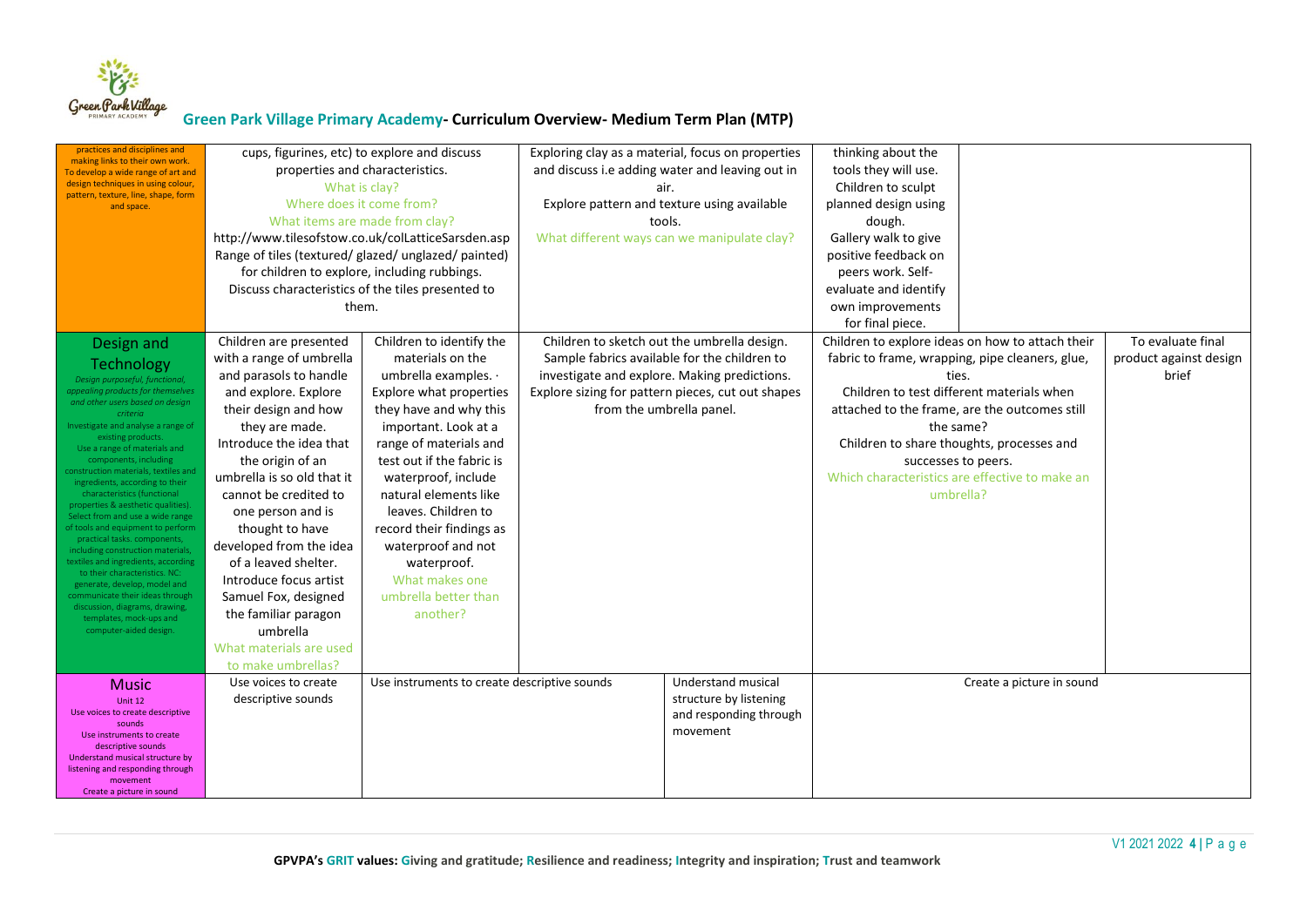

| <b>Computing</b><br>Unit 1.6 We are detectives- using<br>data to solve clues<br>How data can be structured as<br>ecords with fields for information<br>How data can be organised into<br>groups and subgroups<br>How data can be structured as a<br>tree<br>How data can be organised into a<br>table                                                                                                                                                                                                                                                                                                                                                   | Explore the dataset as<br>printed cards | Explore the dataset as<br>virtual cards in Popplet | Organise data into a<br>tree, using questions<br>to create subgroups              | Input data from the<br>cards to an online<br>form             | Create filters on a<br>spreadsheet to<br>identify subsets of the<br>data | Use the spreadsheet<br>to solve clues about<br>the pirates.          |                                                                                                               |
|---------------------------------------------------------------------------------------------------------------------------------------------------------------------------------------------------------------------------------------------------------------------------------------------------------------------------------------------------------------------------------------------------------------------------------------------------------------------------------------------------------------------------------------------------------------------------------------------------------------------------------------------------------|-----------------------------------------|----------------------------------------------------|-----------------------------------------------------------------------------------|---------------------------------------------------------------|--------------------------------------------------------------------------|----------------------------------------------------------------------|---------------------------------------------------------------------------------------------------------------|
| How data in a table can be filtered<br>and searched.                                                                                                                                                                                                                                                                                                                                                                                                                                                                                                                                                                                                    |                                         |                                                    |                                                                                   |                                                               |                                                                          |                                                                      |                                                                                                               |
| PE.                                                                                                                                                                                                                                                                                                                                                                                                                                                                                                                                                                                                                                                     |                                         |                                                    |                                                                                   | U-Sports:<br>Athletics<br>Invasion Games (Basketball Focused) |                                                                          |                                                                      |                                                                                                               |
| <b>RE</b><br>Judaism<br>Rosh Hashanah and Yom Kippur                                                                                                                                                                                                                                                                                                                                                                                                                                                                                                                                                                                                    | Engagement:<br>Forgiveness              | Investigation<br>The start of Rosh<br>Hashana      | Investigation<br>Looking forward to<br>Year 2 and what they<br>will achieve there | Investigation<br>Yom Kippur and<br>reflection                 | Evaluation<br>The importance of<br>Rosh Hashana to<br>jewish children    | <b>Expression</b><br>How can they achieve<br>their goals for year 2? | Consolidation                                                                                                 |
| <b>PSHE</b> and<br>Citizenship<br><b>Changing Me</b><br>Know the names of male and<br>female private body parts<br>Know that there are correct<br>names for private body parts and<br>nicknames, and when to use them<br>Know which parts of the body are<br>private and that they belong to<br>that person and that nobody has<br>the right to hurt these<br>Know who to ask for help if they<br>are worried or frightened<br>Know that animals including<br>humans have a life cycle<br>Know that changes happen when<br>we grow up<br>Know that people grow up at<br>different rates and that is normal<br>Know that learning brings about<br>change | Life cycles                             | Changing me                                        | My changing body                                                                  | Boys and Girls bodies                                         | Learning and growing                                                     | Coping with changes                                                  | consolidation                                                                                                 |
| MfL<br>Fruit<br>Vegetables<br>Ice cream                                                                                                                                                                                                                                                                                                                                                                                                                                                                                                                                                                                                                 | Fruits- singular and<br>plural          | I like/ I do not like                              | Vegetables- names                                                                 | Vegetables- add<br>weight                                     | Icecream - flavours                                                      | I would like -scoop /<br>tub                                         | Role play- I would<br>like/ Ike/ I do not like<br>with fruit and<br>vegetables names and<br>icecream flavours |
| Visits/visitors                                                                                                                                                                                                                                                                                                                                                                                                                                                                                                                                                                                                                                         |                                         |                                                    |                                                                                   |                                                               |                                                                          |                                                                      |                                                                                                               |